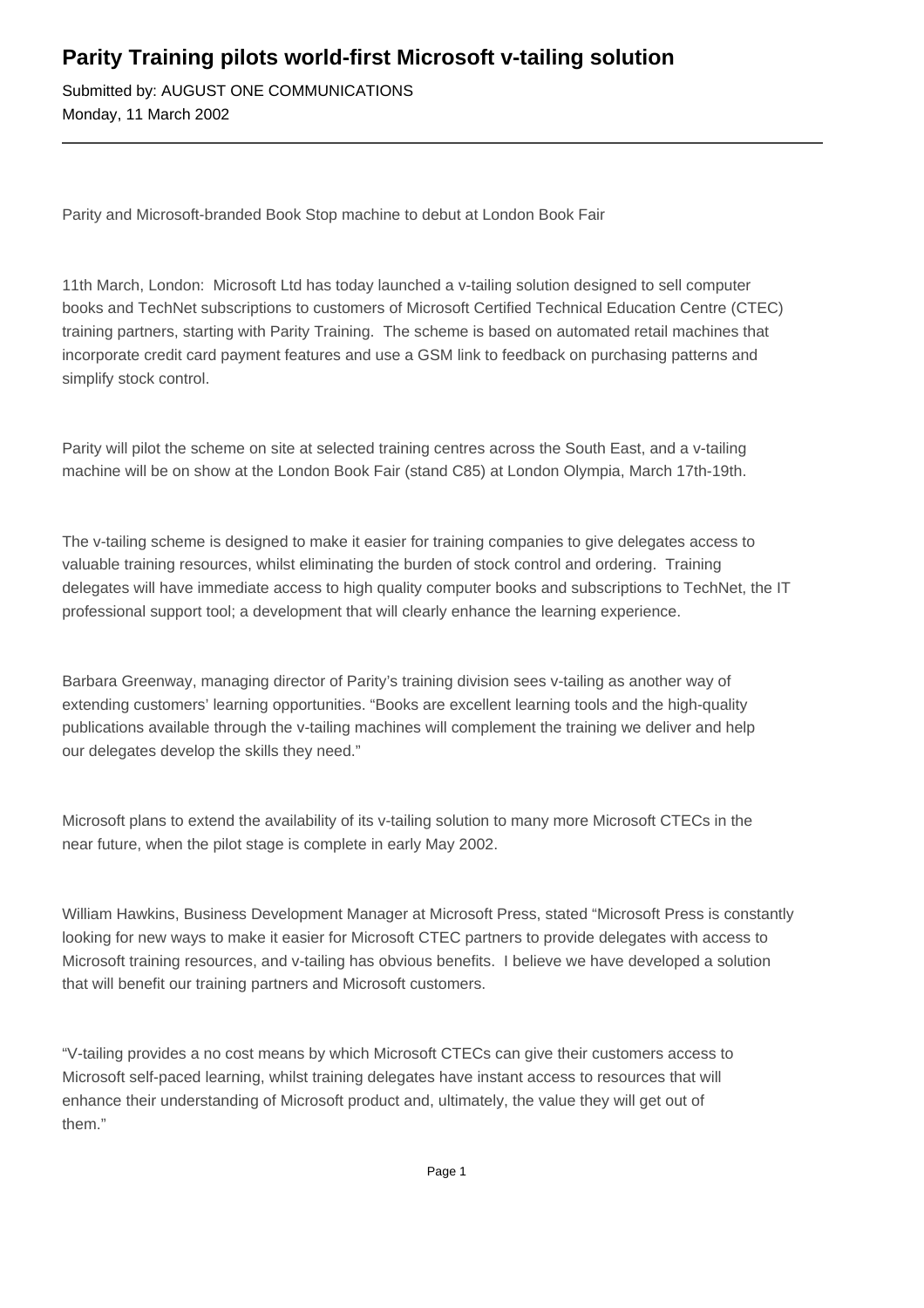Developed by v-tailing specialist, Book Stop Ltd, the machines will enable delegates to buy any top 10 Microsoft computer book and subscriptions to TechNet by credit or debit card. Although Microsoft has more than 800 titles in print, the machines will focus on the most popular titles, including those focussed on Programming Windows with C#, Windows XP and Visual Studio.NET. In the future, Microsoft intends to add a facility to allow customers to request alternative titles via a touch screen and GSM link.

"It's knowledge on tap," added Barbara Greenway. "It's probably the easiest possible way to get hold of a Microsoft Press title. I'm glad Parity's delegates will be the first in the country to take advantage of this new delivery mechanism."

- ends -

A picture of the v-tailing machine can be gained from the Microsoft Press Centre

About Parity Training

Parity Group is a leading provider of IT services, technology staff, training and human capital management solutions operating from 50 offices across the UK, mainland Europe and the USA. It comprises three key areas:-

Business Solutions designs, builds and operates complete systems covering a variety of business functions. Focusing on maximising investment returns, its consultants specialise in interactive commerce, customer relationship management, content management, Web-enablement, security and applications management, providing services across a range of vertical sectors.

Resourcing Solutions is a professional services supplier providing permanent and interim technology staff. It advises companies on how to optimise the deployment and utilisation of staff and skills. It also supplies technology and consultancy to maximise the effectiveness with which its customers use external suppliers and internal resources. The division has also been selected as a finalist in the 'Best International Recruitment Firm' Professional Recruiter Awards 2002.

Training delivers bespoke and public scheduled courses in technology, management and business skills at eleven training centres nationwide and at customer sites. Blending traditional training with e-learning, it provides services that range from complete vendor management to fully outsourced training and development.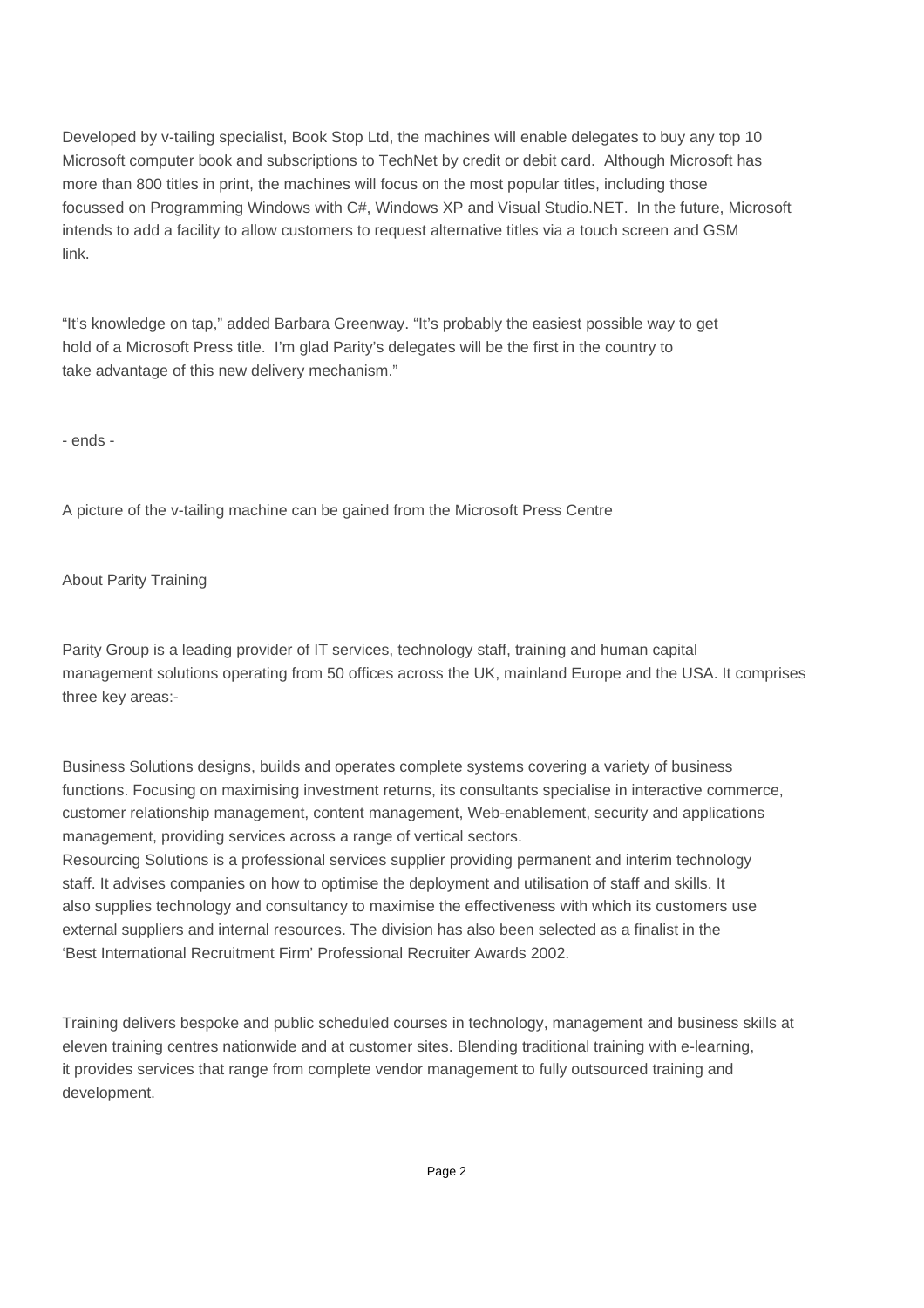Customers across the group include AT&T, CSFB, HP, IBM, JP Morgan Chase, Shell, WorldCom, and in the UK, Barclaycard, British Aerospace, BT, Consignia, Food Standards Agency, Lloyds TSB and Scottish Power.

For more information on Parity, visit http://www.parity.co.uk. or contact Lucy George (PR Manager) on 020 7632 8702.

## About Book Stop

Book Stop Ltd manufactures, implements and manages the largest UK based network of state-of-the-art v-tailing machines for the sale of paperback books. Book Stop v-tailing machines utilise the most cost-effective distribution and revenue collection systems and provide consumers the flexibility and convenience of purchasing books at the right place and the right time.

For more information about Book Stop, visit http://www.book-stop.co.uk.

## About Microsoft

Founded in 1975, Microsoft (Nasdaq "MSFT") is the worldwide leader in software, services and Internet technologies for personal and business computing. The company offers a wide range of products and services designed to empower people through great software -- any time, any place and on any device.

Microsoft and Windows are either registered trademarks or trademarks of Microsoft Corp. in the United States and/or other countries.

For customer product enquiries please advise readers to contact Microsoft Connection on 0345 00 2000.

For further press information about this release, please contact: 

For further press information about Microsoft, please contact:

Microsoft Press Centre Microsoft Press Centre or Tel: 0870 20 77377 or 0870 20 PRESS